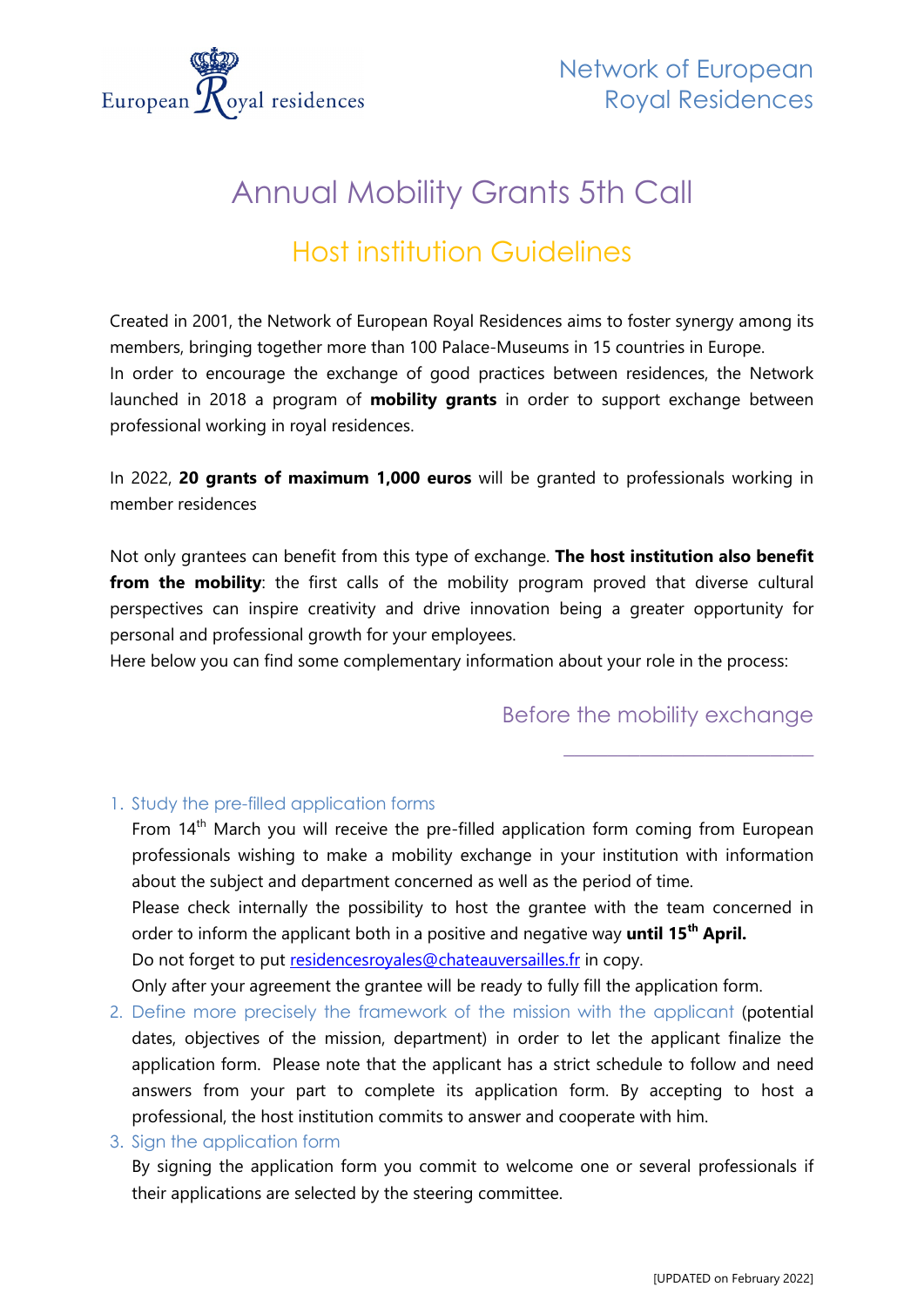

## Network of European Royal Residences

The applicant is now ready to send the application form to the Secretariat of the network by 20 May 2022. All the application forms will be evaluated by an international steering committee. Results will be given end of May 2022.

## During the mobility exchange

 $\frac{1}{2}$  , and the set of the set of the set of the set of the set of the set of the set of the set of the set of the set of the set of the set of the set of the set of the set of the set of the set of the set of the set

#### 4. Prepare his/her arrival

- Establish the program of the mobility period of the professional: agenda, meetings with professionals, visits, etc according the mission defined in the application form.
- Communicate the necessary information for its arrival some days in advance: meeting point, time of arrival, contact person, etc.

#### 5. Welcome the grantee

- Provide all the necessary tools at the winner the day of the arrival: badge, access, maps, program, etc
- Sign the "certificate of attendance" at the end of the mobility
- Please make sure that someone can be available during the internship of the winner in case of need.

Please note that the Secretariat of the Network will deliver a mobility certificate to each grantee. However, if you wish you are free to establish your own certificate too.

### COMPLEMENTARY INFORMATION

Grantees will ensure to have **insurance** (institution's insurance or personal insurance). The host institution does not have to provide insurance.

A **training agreement** is not necessary. However if you need to establish it for your internal reasons, you are free to do it directly with the grantee. In no case the training agreement will be delivered by the secretariat.